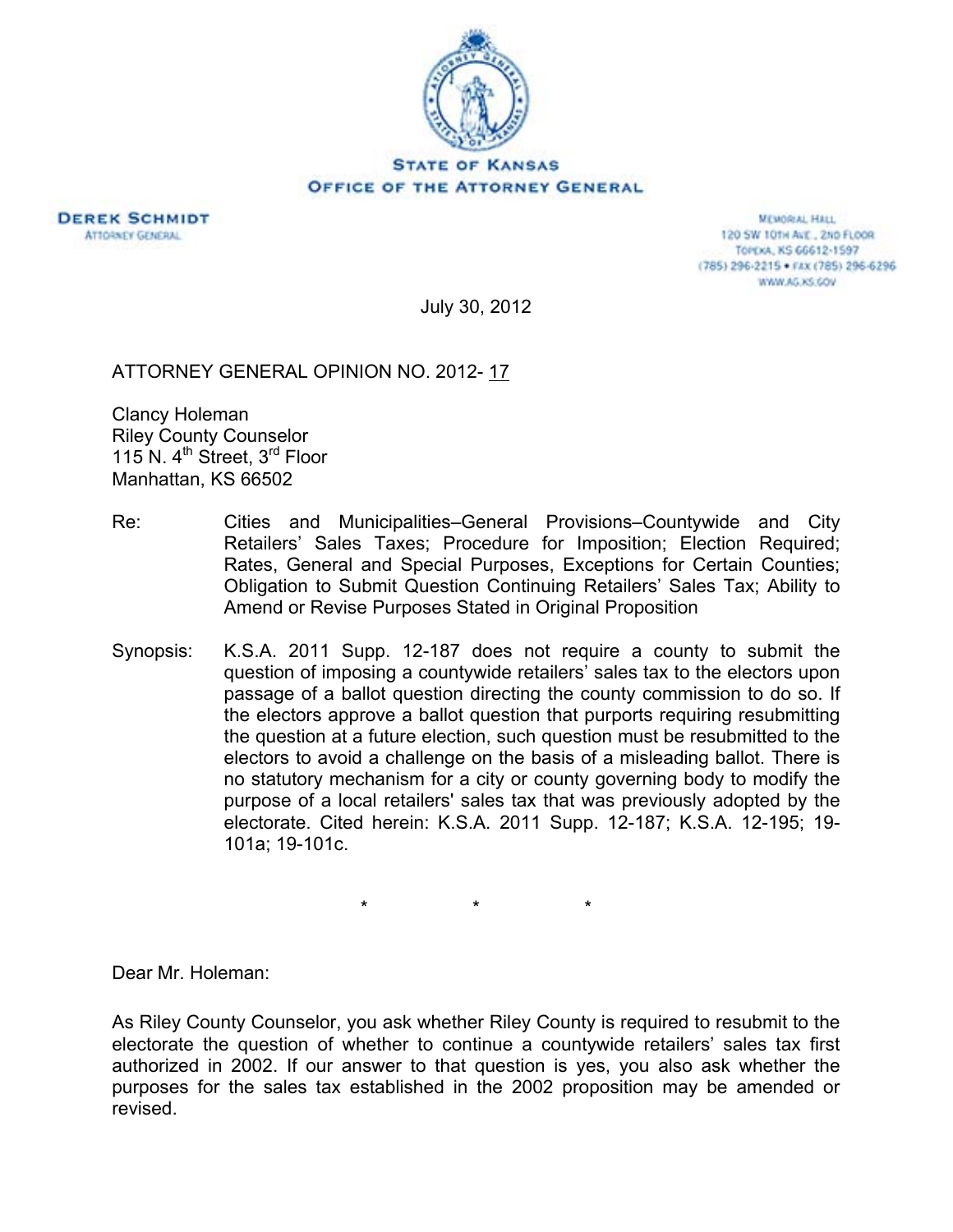The language of Riley County's 2002 countywide retailers' sales tax ballot question is as follows:

Shall the following be adopted?

Shall a countywide retailers' sales tax in the amount of one-half of one percent (.5%) (the "Sales Tax") be levied in Riley county, Kansas ("the County"), to take effect when the County's current one-half of one percent (.5%) sales tax levied by Resolution No. 051997-15 expires in accordance with K.S.A. 12-187(b)(2), with the proceeds of the Sales Tax distributed to the County and the cities located within the County as required by law and used: (i) by the County to pay the costs of developing, improving, and maintaining the system of roads, bridges and culverts located in the County, (ii) by the City of Manhattan for economic development initiatives that occur within Riley County and which benefit the City of Manhattan, Kansas as determined and authorized by the Governing Body of the City; provided, however, such revenue may be used for economic development initiatives that occur outside of Riley County, if the Governing Body of the City determined that Riley County will benefit from such initiative, and the Board of Riley County Commissioners agree, in writing, with such determination, and (iii) the proceeds distributed to other cities within the county will be used as those cities determine to be in their best interests, *provided further that, the question of continuing the Sales Tax shall be submitted to the electors of the County at the general election held in 2012, all pursuant to K.S.A. 12-187 et seq. as amended*?1

You further note in your letter that subsequent to the approval of the above ballot question by the electors of Riley County, the Riley County Commission passed Resolution No. 032504-10, which states that the countywide retailers' sales tax "shall expire on December 31, 2012, unless it is extended by electors of the County in 2012." This language and the above italicized language in the 2002 ballot inform the electorate that the question of whether to continue the tax will appear on the 2012 ballot.

You ask whether the italicized language in the 2002 ballot question above requires the Riley County Commission to resubmit the retailers' sales tax to the electors in 2012. Your question requires an analysis of county home rule powers and election laws.

In general, counties have broad home rule powers;<sup>2</sup> however, such powers are subject to statutory restrictions. One such restriction relates to counties' powers to adopt retailers' sales taxes. K.S.A. 2011 Supp. 19-101a(a)(7) states:

<sup>1&</sup>lt;br><sup>1</sup> Emphasis added.

 $2$  K.S.A. 19-101c.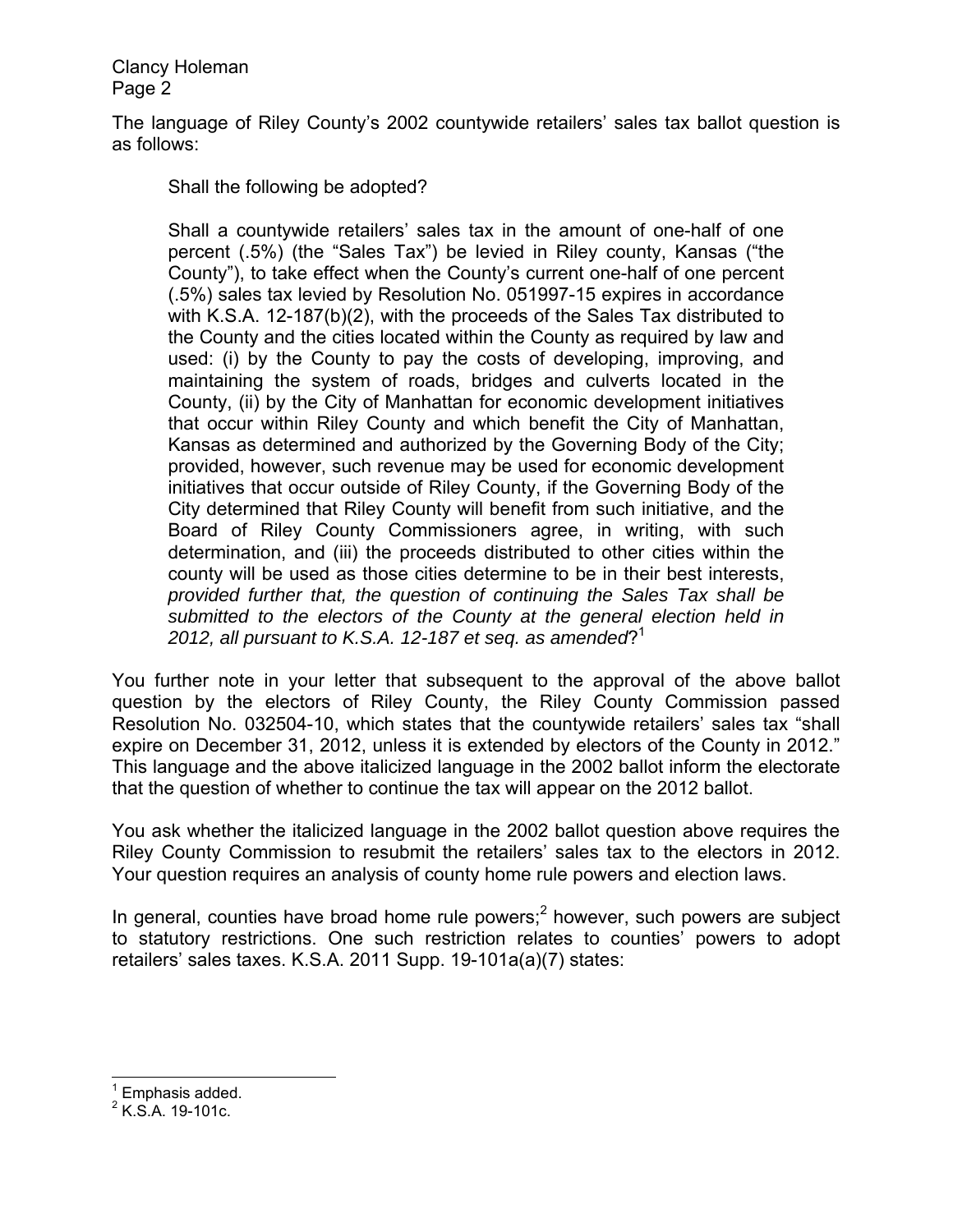> The board of county commissioners may transact all county business and perform all powers of local legislation and administration it deems appropriate, subject only to the following limitations, restrictions or prohibitions:

. . .

(7) Counties shall be subject to the limitations and prohibitions imposed under K.S.A. 12-187 to 12-195, inclusive, and amendments thereto, prescribing limitations upon the levy of retailers' sales taxes by counties.

Thus, K.S.A. 2011 Supp. 19-101a(a)(7) restricts county home rule powers by limiting the manner in which counties may adopt, amend or repeal countywide retailers' sales taxes to the methods prescribed in K.S.A. 12-187 to 12-195, and amendments thereto. A resolution adopted by a county which conflicts with the restrictions in K.S.A. 2011 Supp. 19-101a(a) is null and void. $\frac{3}{5}$ 

K.S.A. 2011 Supp. 12-187(b)(1) prescribes the method by which a countywide retailers' sales tax may be submitted for election:

The board of county commissioners of any county *may submit* the question of imposing a countywide retailers' sales tax to the electors at an election called and held thereon, and any such board *shall be required to submit* the question upon submission of a petition signed by electors of such county equal in number to not less than 10% of the electors of such county who voted at the last preceding general election for the office of secretary of state, or upon receiving resolutions requesting such an election passed by not less than ⅔ of the membership of the governing body of each of one or more cities within such county which contains a population of not less than 25% of the entire population of the county, or upon receiving resolutions requesting such an election passed by ⅔ of the membership of the governing body of each of one or more taxing subdivisions within such county which levy not less than 25% of the property taxes levied by all taxing subdivisions within the county.<sup>4</sup>

Thus, a board of county commissioners generally has discretion to submit the question of imposing a countywide retailers' sales tax for an election, but the board *must* submit the question for election in any of three situations: (1) upon petition by a sufficient number of county electors; (2) upon passage of a resolution by at least ⅔ of the governing body of one or more cities of sufficient size within the county; or (3) upon passage of a resolution by at least ⅔ of the governing body of one or more taxing subdivisions of sufficient size within the county.

We note that K.S.A. 2011 Supp. 12-187(b)(1) does not address the situation presented here. It does not require a board of county commissioners to submit the question of

 3 K.S.A. 2011 Supp. 19-101a(c).

<sup>4</sup> Emphasis added.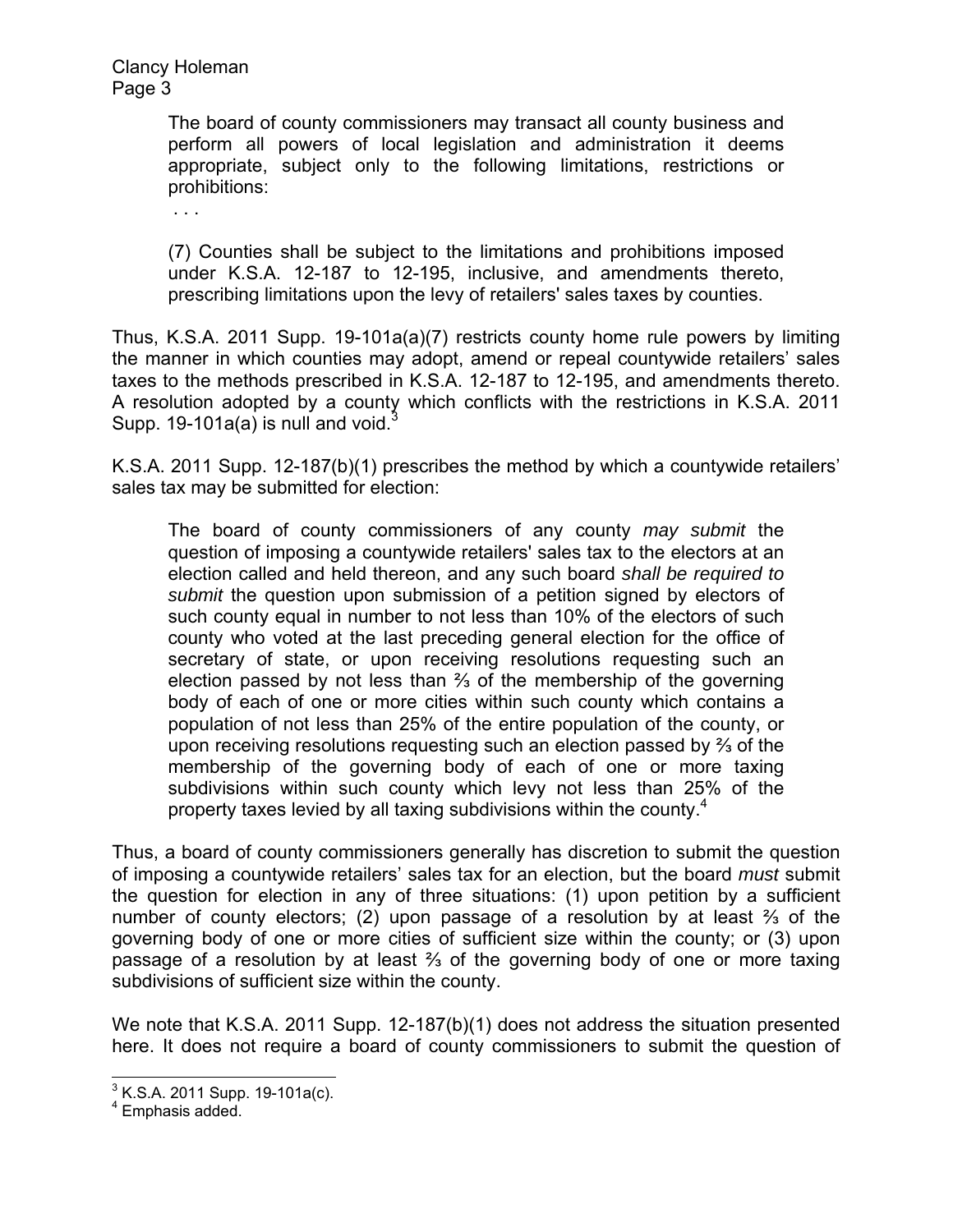whether to continue a countywide retailers' sales tax as directed by the electorate in a ballot question passed at a prior election. Further, based upon the information presented in your letter, we presume that none of the three situations that would *require* the Riley County Commission to submit the retailers' sales tax to the electors of the county in 2012 pursuant to K.S.A. 2011 Supp. 12-187(b)(1) apply to your question. Therefore, we conclude that the Riley County Commission is not required *by statute* to resubmit the retailers' sales tax to the electors in 2012.

It has been suggested that the Riley County Commission is not bound to act in accordance with the 2002 ballot question because one legislative body may not bind a future legislative body.<sup>5</sup> While it is settled law that a legislative body may not bind its successor as to the amendment or repeal of its laws,<sup>6</sup> we do not believe this argument directly applies in this case. The 2002 Riley County ballot language does not prevent the current Commission from repealing or amending any county resolutions, nor does it require the Commission to adopt legislation. Although the 2002 ballot language requires the Commission to resubmit the countywide retailer's sales tax to the electors, whether the tax will be continued is entirely dependent on the will of the electorate. Thus, the 2002 ballot language does not impermissibly bind the Commission.

It has also been suggested that if the question of continuing the countywide retailers' sales tax is not resubmitted to the electorate in 2012, then the 2002 ballot question was misleading. If this argument is correct, the 2002 election could be deemed invalid:

Election law contemplates that when a special proposition is submitted to a popular vote, the recitals on the ballot shall clearly state the substance of the question the electors are to vote upon; and where that proposition is so obscurely stated that the electors may be misled thereby, the election is vitiated."<sup>7</sup>

Several Kansas Supreme Court cases have examined whether certain ballot questions are misleading. In Kansas Electric Power Co. v. City of Eureka,<sup>8</sup> the city commissioners called a special election on the question of whether \$65,000 in bonds should be issued for the purpose of constructing a power plant and supplying the city with electricity. The ballot question did not mention the fact that the \$65,000 would purchase only a building for housing power plant machinery, and if the electorate approved the bonds, the city would be required to expend an additional \$99,974 for engines and equipment. The Court held that the ballot question was misleading:

[I]t is undeniable that the concluding language of the ballot, "for the purpose of supplying said city and its inhabitants with electric current for lighting, power and other purposes," not only would lead the voters to

 $5$  Gilleland v. Schuyler, 9 Kan. 569 (1872).

 $^6$  Id.; Taneyhill v. Kansas City, 133 Kan. 725 (1931).<br> $^7$  Wycoff v. Board of County Com'rs of Logan Co., 189 Kan. 557, 559-60 (1962) (citing Board of Education *of City of El Dorado v. Powers*, 142 Kan. 664, 668 [1935] and *Leavenworth v. Wilson*, 69 Kan. 74 [1904]). <sup>8</sup> 142 Kan. 117 (1935).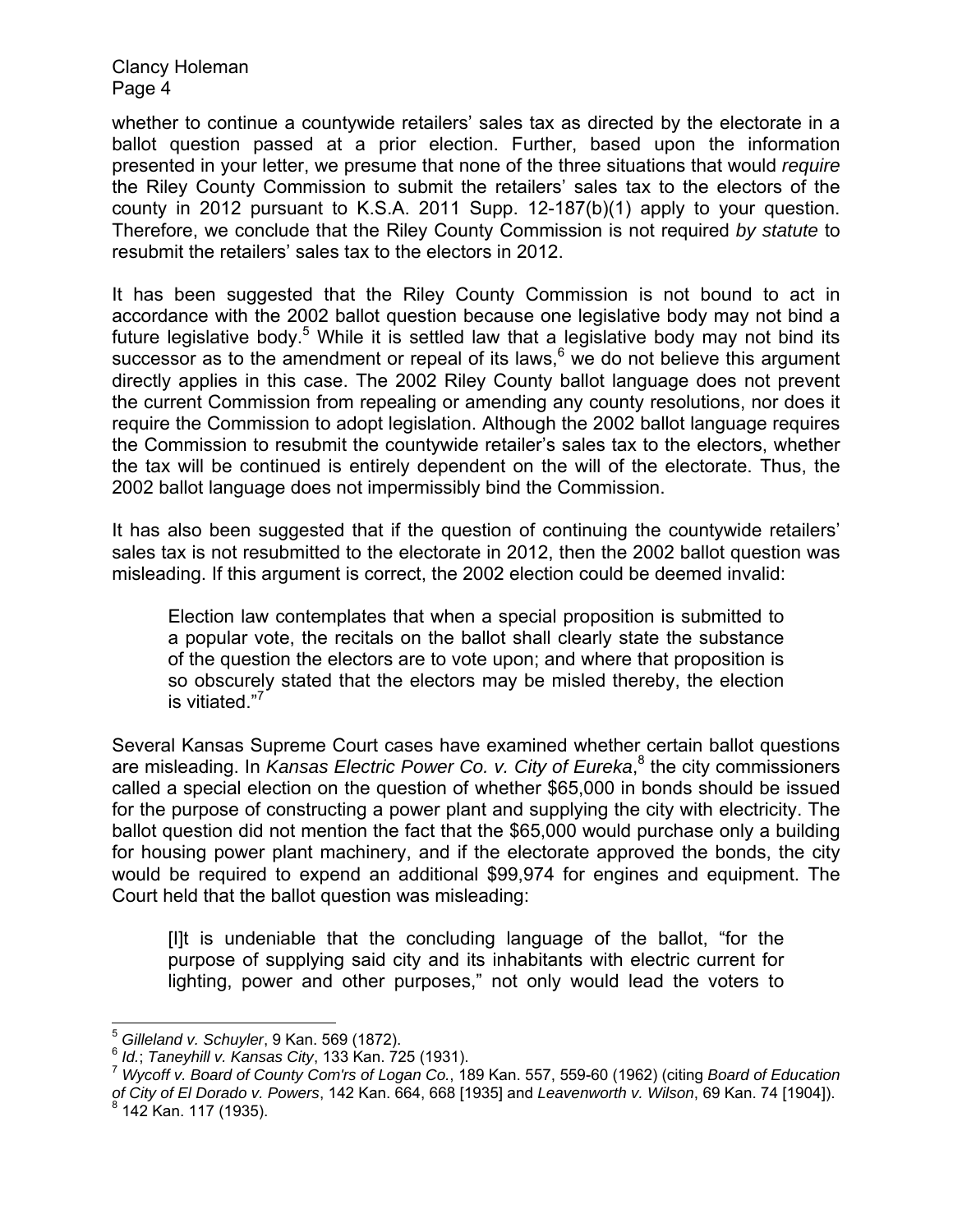> assume that was exactly what they were voting for, but would tend to obscure the idea that it was only a part of a municipal plant they would get for their bond issue.<sup>9</sup>

Similarly, in *Heller v. Rounkles*,<sup>10</sup> the Court considered a rural school district's ballot question authorizing the issuance of bonds to pay for repair and remodeling of a high school building, including the construction of classrooms that would be used by another school district. The rural school district had reached an agreement with the other school district that the rural district would issue \$95,000 in bonds towards the project, and the other district would issue \$55,000 in bonds, for a total project cost of \$150,000. The ballot proposition in *Heller* described neither the construction of classrooms for the benefit of another school district, nor the \$55,000 in bonds that the other school district would use to pay for part of the construction. The Court held that the ballot question was misleading because an elector "would never discover from the proposition as stated in the resolution, election notice or ballot, just what the school board actually proposed to do."11 The Court further noted that a ballot question "must be informative of the whole and not of a part only" of the issue to be voted upon.<sup>12</sup>

The foregoing cases illustrate that a ballot proposition seeking authorization from electors to raise revenues for public purposes must be crafted to fully inform the electorate of the circumstances surrounding the proposition. A ballot proposition may not withhold from the electorate information regarding the full cost of the ballot proposition; nor may a ballot proposition lead voters to assume that they are voting for an outcome that will not actually occur upon passage of the proposition.

The 2002 Riley County ballot question informed voters of the purpose of the countywide retailer's sales tax, and correctly informed voters that the tax would continue for at least ten years. As such, we do not believe the 2002 ballot question was misleading on its face. However, the ballot question clearly informed voters that they would have the opportunity to vote on the tax again in ten years. To paraphrase the *Heller* court, a voter would never discover from the 2002 ballot language that the County Commission could later decline to resubmit the tax to the electors. Accordingly, consistent with Kansas case law, we opine that if the Riley County Commission does not resubmit the tax to the electorate, the 2002 ballot question is susceptible to challenge as being misleading.

Having so opined, we now turn to your second question, namely, whether the purposes for the sales tax established in the 2002 proposition may be amended or revised. This office previously answered a similar question in Attorney General Opinion No. 2007-04. In that opinion, we stated:

Once the sales tax is approved, the tax can be repealed or the rate reduced or increased within certain limitations only by utilizing the same

 $\overline{\phantom{a}}$ 

<sup>9</sup> *Id*. at 121.

<sup>10 171</sup> Kan. 323 (1951).

 $^{11}$  *Id.* at 329.<br><sup>12</sup> *Id.*